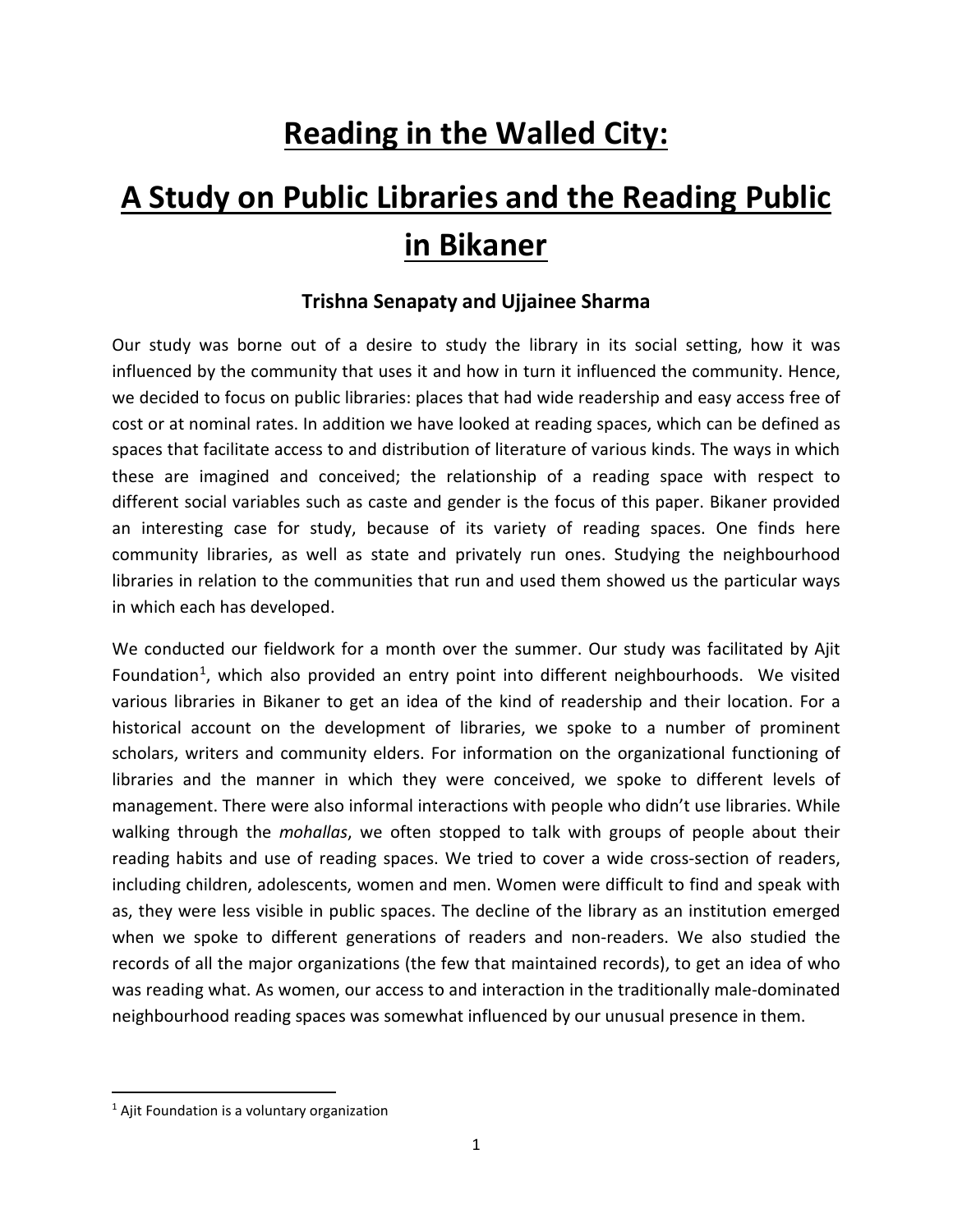Bikaner has two distinct parts, the old walled city and the new city. The old walled city of Bikaner is divided into different *mohalla*s, or neighbourhoods, segregated on the basis of caste. The neighbourhoods are usually named after the majority caste which resides there. They are very old and most families have lived there for generations. Each neighbourhood usually has its own chowk, temple and, in some cases, *vaachanalay*s or reading rooms. The houses are located in close proximity to each other with no clear demarcations or boundary walls between them. One can see *pata*s, or low platforms, outside the houses where visitors and neighbours can sit. It is an important symbol of community life in the old city. The front doors of houses are usually left open during the day and closed during the afternoon when the family sleeps. Within their own *mohalla*s, women and children move in and out of their neighbour's homes with relative ease. People are very familiar with their neighbours, and frequently meet at communal spaces, such as the chowk, *vaachanalay*s and temples.

The new city stands in contrast to the old because of its broad roads (sometimes lined with trees), parks, multiplex cinema halls and super-markets. Government offices and universities are also located in the new city. The traditional communal spaces that one sees in the walled city are absent here. Neighbourhoods in the new city are scattered over larger areas. Because of the broad streets and scattered housing, there is a lack of spaces that are sheltered from the harsh climate where people can meet or congregate. The neighbourhoods have independent houses that have well-defined boundary walls and are gated. They are divested of the cultural and traditional identity that is a particular to the old city *mohalla*s. The residents here are of a more diverse composition in terms of caste; they include people who have moved to Bikaner from outside the city and those who have moved in from the old city in search of better infrastructure and facilities.

In the paper, we use the term 'old city' to refer to the walled city. We refer to the 'new city' in relation to neighbourhoods that have come up outside the walled city in more recent years. Our focus lies on the old city and its neighbourhood libraries.

#### **AN OVERVIEW AND SOCIO-HISTORICAL ACCOUNT OF LIBRARIES IN BIKANER**

 Community reading and public libraries have a long and rich history for the people of Bikaner. In part, these are seen as a legacy of the much revered erstwhile royalty of Bikaner. Srilal Mohata  $<sup>2</sup>$  $<sup>2</sup>$  $<sup>2</sup>$  told us one of the popular legends surrounding Bikaner's libraries. It is believed that</sup> Anup Singh, one of the rulers of Bikaner who served under Aurangzeb, was instrumental in the Mughal victory in the battle of Aurangabad. The Emperor asked if he could fulfill any of Anup Singh's wishes. Saddened by the burning of many valuable and rare books that followed the

<span id="page-1-0"></span><sup>&</sup>lt;sup>2</sup> Shree Lal Mohata is the director of Maruparampara and Siddhanta Foundation. He is a writer and also works on the revival of folk-art.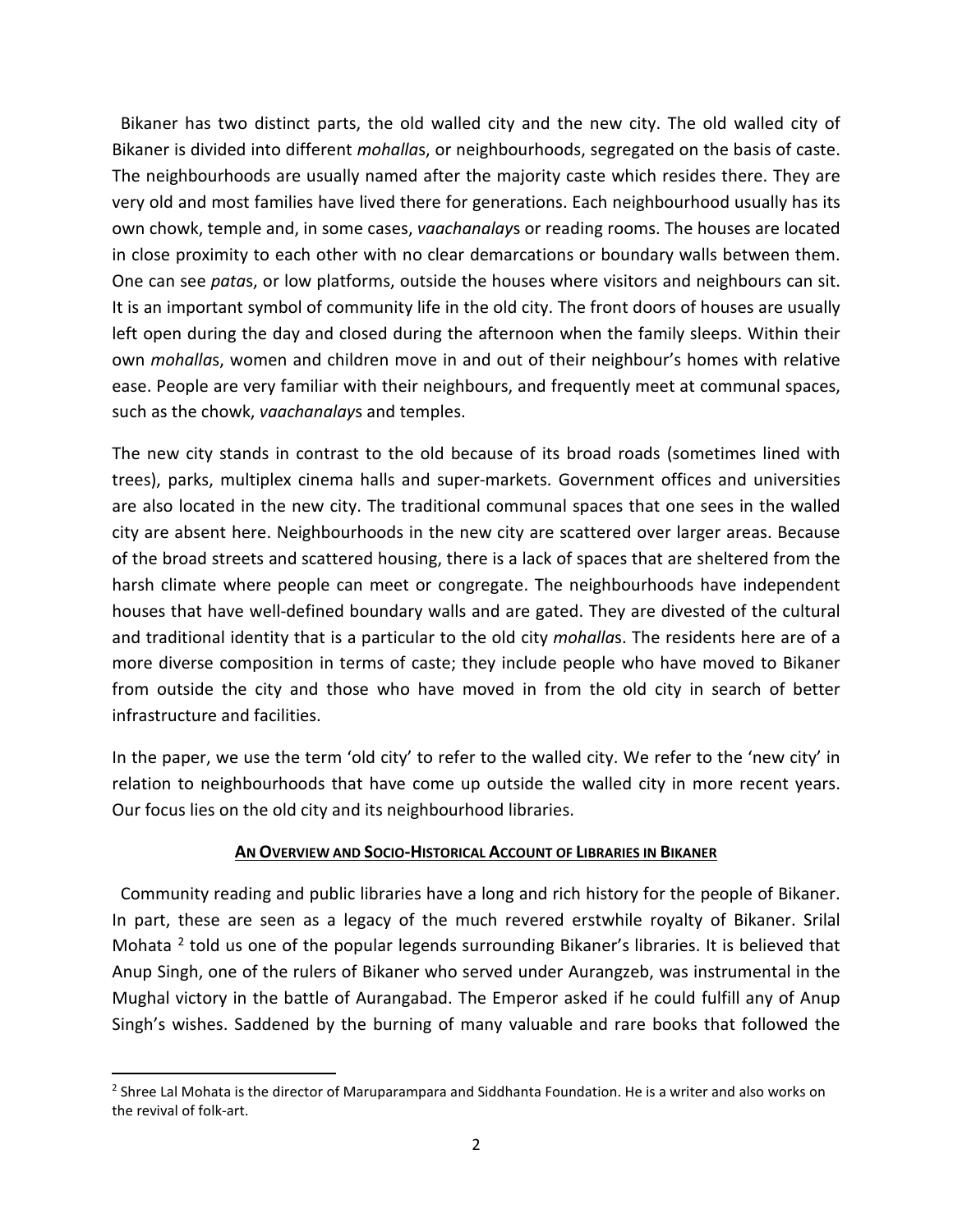victory, he asked for the books to be spared. This is seen as a testimony of his devotion to literature as thousands of books were carted on camel -back to the city of Bikaner. Years later under the rule of Ganga Singh, one of the most respected of Bikaner's kings, the Anup Sanskrit Library was established in Lalgarh Palace, wherein these manuscripts were classified, catalogued and subsequently opened to the public. The city has a very proud literary tradition. One of the librarians at Nagri Bhandaar told us that he thought Bikaner was special because of its many artists, writers, its collection of literature on different religions, and literature in many languages that one cannot find in other places. This sentiment was echoed by many others.

The city has many public and neighbourhood libraries which are associated with the Independence movement. During this period, the library was viewed/used as a space for discussion through which the spread of social and political awareness could be facilitated. This was also the case in other states such as Kerala where pamphlets on the movement were distributed through the library system. These histories form an important part of the collective imagination of Bikaner's reading community as many old readers see themselves as partakers of this tradition.

Many of the old libraries are still functioning today in Bikaner. One of them is the Abhay Jain Granthalaya in Nahata Chowk in the walled city, next to the Jain Mandir. Maintained as a personal collection of Agar Chand Nahata, it houses very rare manuscripts. It is an important repository of the history of the Jain families and maintains records of their marriages and birth. The State Library in Town Hall in the centre of the new city, which was started by Ganga Singh, has one of the largest collections of books and various kinds of literature in Bikaner. It has books on a variety of subjects like History, Philosophy and Sociology, and has more than a thousand members. It also has a small section for children.

*Vaachanalays:* In Bikaner, rich and influential men have traditionally funded *vaachanalay*s in their neighbourhoods to foster a spirit of learning and culture. In later years, some of these were taken over by the community which now pays for their maintenance and, on occasion, also contributes books, magazines and newspapers. The *vaachanalay* is usually located in a central and visible place within a neighbourhood. For instance, in Acharyon ka Chowk, the *vaachanalay* is located in the square, while in Lakhautiya ka Chowk, it is located in the temple complex. Outside these *vaachanalay*s, one can see rows of long benches called *pata*s where men gather and sit in the evenings and a variety of discussions ensue. From our individual interactions with these men, we heard accounts of what was discussed but were never able to participate or sit-in on these discussions.

Trying to see how these *vaachanalay*s function with respect to the different *mohalla*s that they were situated in, was one of the main focus areas of the study. Of the v*aachanalay*s within individual *mohalla*s, the two mentioned above are very active. They open on a regular basis and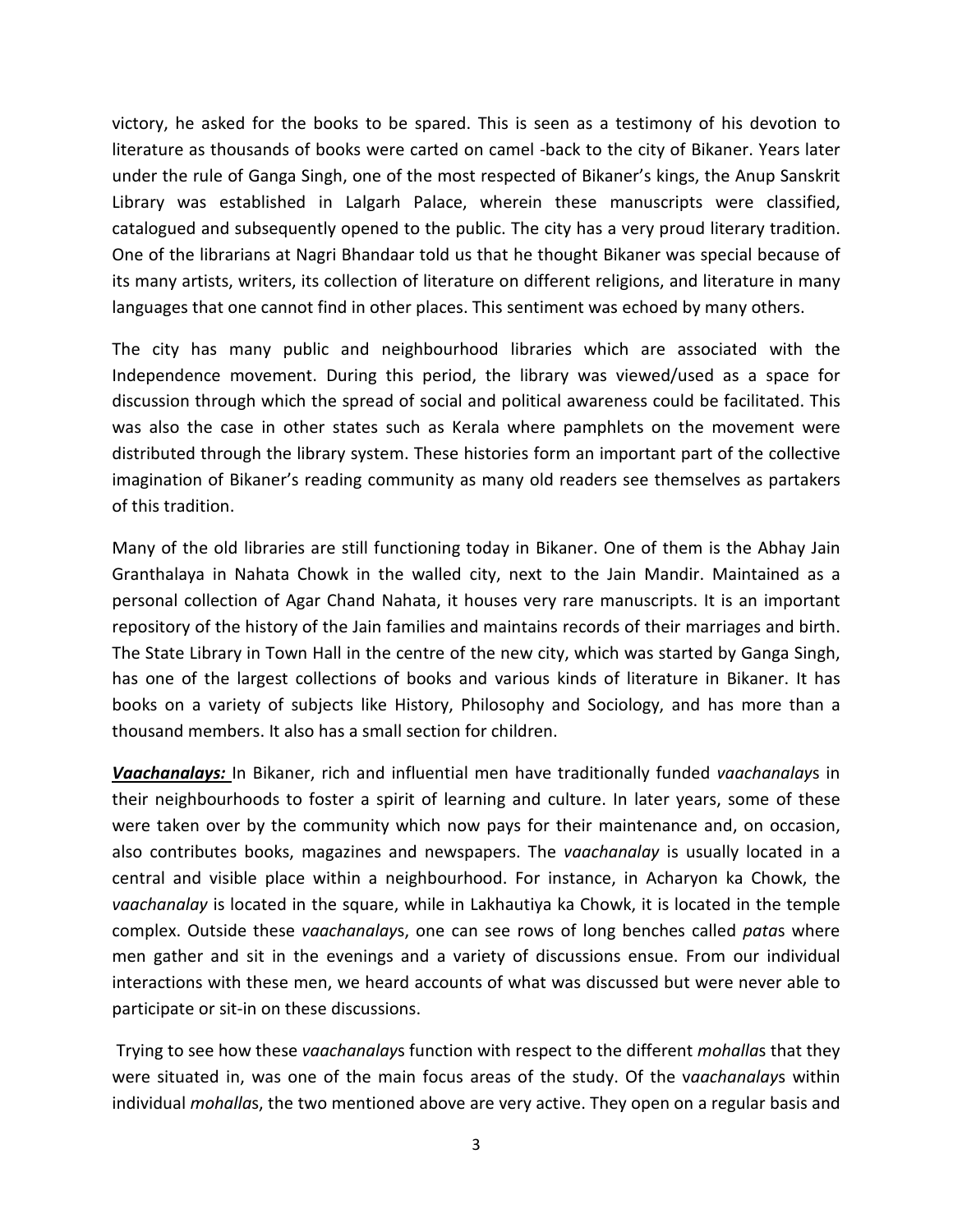are well stocked with newspapers of different kinds. While these v*aachanalay*s, enjoy strong participation there are others which have not fared so well. The v*aachanalay*s at Mohata chowk remains empty for most of the day, occasionally being used as a place to sleep. v*aachanalay*s in other neighbourhoods like Bhatron ka Chowk and Uston ki Bari too have closed down. According to some people we spoke to in these neighbourhoods, the government had taken over the funding of many of these v*aachanalay*s under the Prodh Shiksha (Adult Literacy) Programme. However, in the last few years, funding for these has been drastically cut, either forcing them to shut down or in the case of Uston ki Baari, where it was unable to open at all. This has not always been the case and the older men we talked to spoke about a time where every *mohalla* had at the least one v*aachanalay*s. The count has now reduced from around fifty to a mere handful of v*aachanalay*s, with a particularly high drop in number in the last two years. However, it must be clarified that the v*aachanalay* culture was never uniformly distributed among all the neighbourhoods of Bikaner but had developed and thrived among certain communities.

Located outside the gates of the walled city, is a different category of more 'public' v*aachanalay*s. They are not associated with any particular *mohalla.* The largest of these is located in the crowded market area of Kote Gate and is called Jubili Nagri Bhandaar. A small and very popular temple had been built at the far end of the main reading hall. It also houses a gallery for exhibitions and an auditorium. A very diverse composition of readers visit Nagri Bhandaar, ranging from shopkeepers and people employed in the Kote Gate market area, to those who live further off in the new city, as well as from the old city. This includes students, young government employees as well as old men who have been associated with the library since their youth and continue to do so out of a sense of loyalty to the institution and because of the bonds they have formed with other readers.

Close to the structure of the gate leading out of the walled city is the very old Gun Prakash Sajjanalay. It is a broken down, dingy building and is not easy to spot in the crowded market area. This once very popular institution began as a trust to promote education among the youth of Bikaner. It provided students with course books and reading material to help them with their formal education. However, the students we met complained, this has long been discontinued. The books now lie locked in the cupboards running along the walls of the room. Even though the boys we met were dissatisfied with the present condition of the v*aachanalay*, like the state of the water tank, some of them have been coming here for 4–5 years. They have made friends and like to study and discuss their academic problems with the same set of people. The *sajjanalay* is thus a part of their daily routine.

Another place popular among students is the Dak Bungalow – a place where government news is disseminated to all the local newspapers and a place where Census and other administrative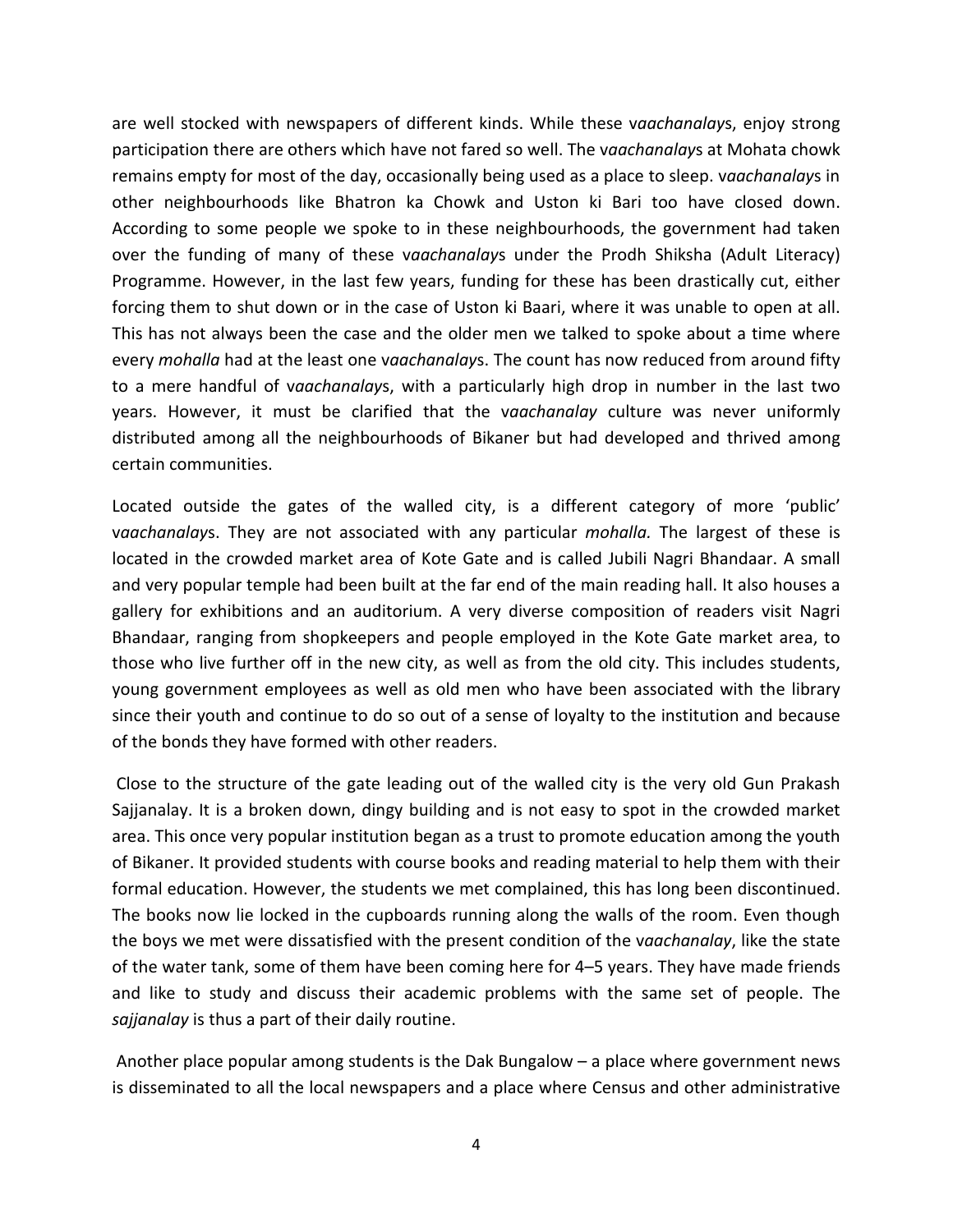data can be found. It is also used as a guest house for government officials. The librarian's room contains very old books, some of which we were told belonged to the Gandhi family and could be accessed with permission. There are about 25 newspapers available there and a collection of magazines both from within and outside Bikaner, such as *Frontline*, *Svar Sarita*, *Vigyan Pragati*, etc. which are popular among the students who visit the library. The Dak Bungalow maintains an archive of newspapers, both English and Hindi, dating back to 1986. The librarian said these were called upon sometimes by people who needed to refer back to a particular incident, say with respect to a court case. The Dak Bungalow v*aachanalay* is used primarily by male students and some teachers, many of whom are women. It provides an alternative place to study when the State Library is out of seating space.

**Ajit Foundation:** The Ajit Foundation (AF) which was founded in 1994 is a voluntary organization. Their manifesto is to "provide spaces that nurture creativity and foster a sense of social responsibility and attempt to transfer a library from a passive place that lends books to an active place providing a space for a number of creative activities". It provides books, magazines and journals to its members. Women and children—two groups with limited resources and restricted mobility—form a focus group for the organization whose *mohalla* libraries facilitate access to a wide range of reading material.

The main AF library is located near Archaryon ka Chowk in Sevgaon ki Gali. There are currently 200 members, some of whom have been users of the library since it was started. Members, who we spoke to, mentioned their deep and personal relationship with the library and its staff. Many also talked about how the library provided not only books, but new opportunities to them that they would otherwise not have had access to. There are activities, seminars, lectures and discussions that are periodically organized. The library also has a many 'hobby-clubs' that members start on the basis of mutual interests.

The AF libraries started out with *tanga* (a horse-drawn carriage) libraries or mobile libraries, which was an innovative way of capturing people's attention and establishing itself as a regular presence in these neighbourhoods. Children, and occasionally adults, would gather around the *tanga*, play games and borrow books. After a few years, the organization started libraries in various *mohalla*s. Some of these have since shut down, but eleven are still functional today. The *mohalla* libraries are located in the houses of people from the neighbourhood who volunteer to let out a room in their house where users can come and read. These library coordinators are expected to maintain records of the number of members, what they read and which books they borrow. To sustain interest, various activities are also organized by them.

The AF libraries have now had a long and well-established presence in these neighbourhoods. We sought to answer the questions of caste and gender through these *mohalla* libraries.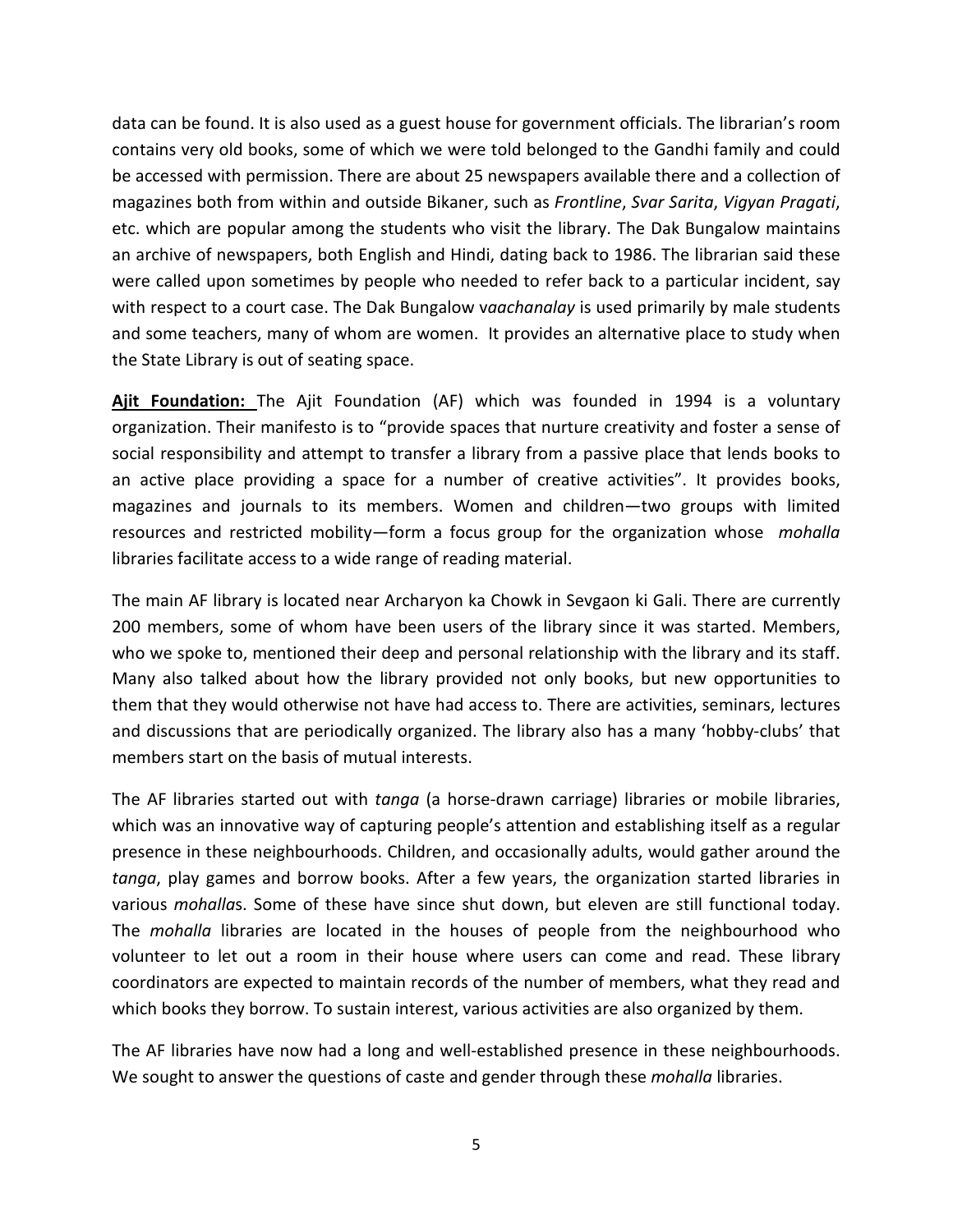#### **THE COMMUNITY AND THE LIBRARY**

The afternoon heat drives everybody indoors in Bikaner. It is only towards the evening when the winds turn cooler that people emerge. Children run around the sloping streets playing various games, men and women visit the temple, go to the markets and meet their neighbours in the neighbourhood square. One is also immediately drawn to the groups of men congregating in certain key areas in these neighbourhoods. They are usually seated on large wooden benches called *patas* that can accommodate almost ten-fifteen men. In one of the neighbourhoods, a brightly coloured *pata* has the poem, '*Heena rang lati hai pathar par ghisne ke baad, zindagi savarti hai pate pe baithne ke baad*' (Heena assumes its true colour on being rubbed against stone and life blossoms after one has sat on the pata). Speaking to people in the old city, one gets a sense of how the *pata* is closely associated with the cultural history of Bikaner. We heard the term '*pata* culture' often, and sometimes parallels were drawn with the '*adda* culture' of Bengal. There is a strong belief that the pata relates to an intellectual environment, one that is borne from the street, is inclusive and also encourages participation amongst all communities.

In Bikaner, many associations and relationships are formed around the library. In the old walled city, caste forms the primary basis for many of these associations*.* Visiting the v*aachanalay* has become a daily activity for these men, who use the space to form relations with other members of their community. Here, they entertain themselves with a game of cards, discuss world events and read magazines and newspapers. Despite being in a central and public location, the v*aachanalay* is very personalized. Often, these men ask for their meals to be brought to the v*aachanalay* and sometimes even sleep on the *pata*s at night. The camaraderie that one observes here reveals a great level of comfort with the space. "The *pata*s are governed by rules of who can sit on them and where. Access to the *pata*s is based not only on gender, but also on caste and age. Men from the dominant caste of the *mohalla* and other equivalent castes and of equivalent status sit on the *pata*."[3](#page-5-0) The hierarchy and traditions observed on the *pata* reinforce the customs of the community which are also followed in the space of the v*aachanalay*. For the older men, it is a regular activity that engages them on a daily basis even after retirement, and helps maintain a sense of community.

The spaces have gradually been redefined. People from other communities also use the reading rooms now and the demarcations and hierarchies are becoming more fluid. While women still do not use the v*aachanalay*s, alternative spaces for them are being created through organizations like Ajit Foundation.

<span id="page-5-0"></span> <sup>3</sup> Abraham, Janaki: Veiling and the Production of Gender and Space in a Town in North India: A Critique of the Public/Private Dichotomy (2010) p.198 *Indian Journal of Gender Studies*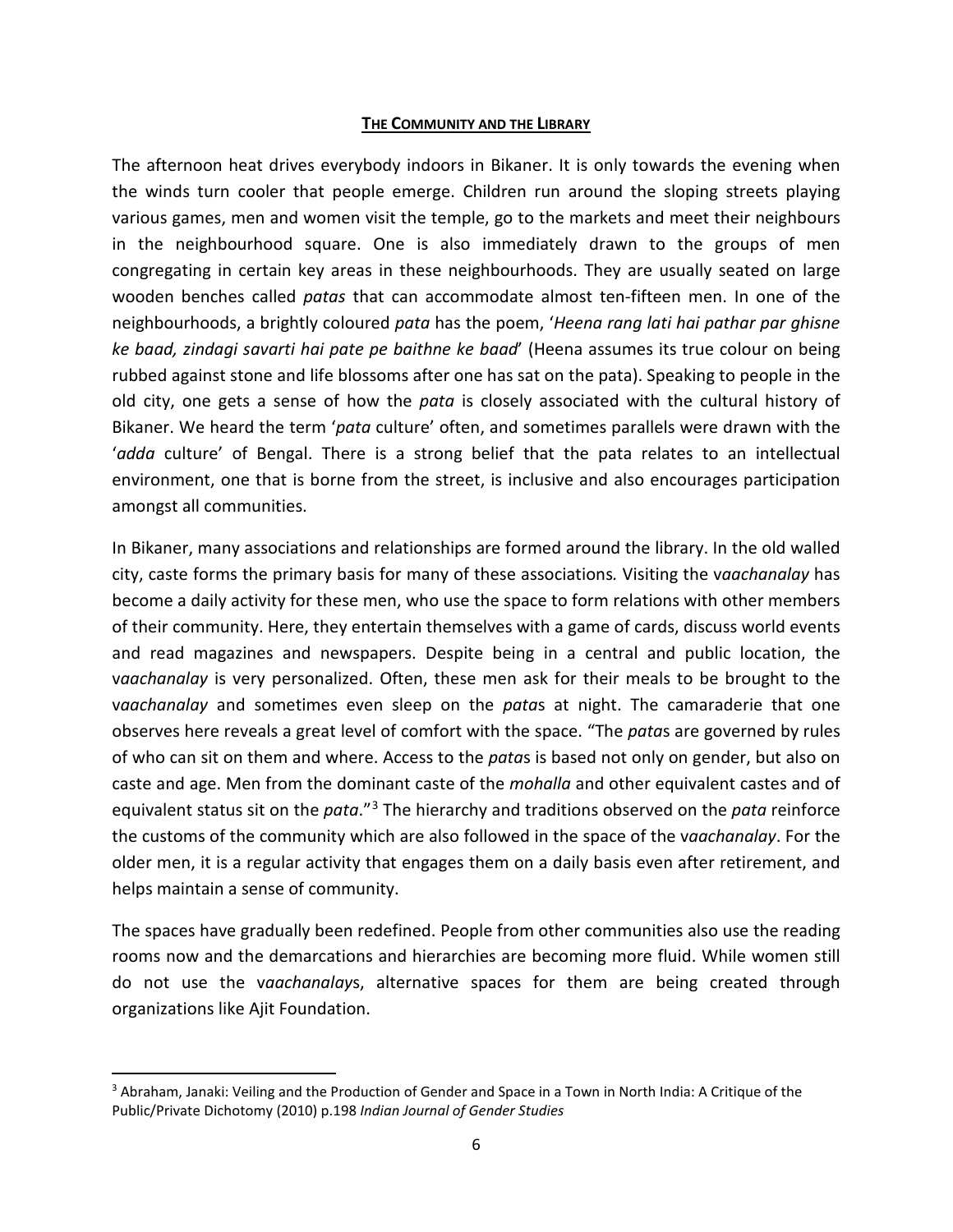The associations that one forms at the v*aachanalay* or at a *mohalla* library, however, are still usually restricted by the neighbourhood one lives in. Outside the walled city, there are spaces with greater accessibility. There are a number of v*aachanalay*s and reading rooms that are functional in different areas of Bikaner. These include the Nagri Bhandaar v*aachanalay*, Dak Bungalow v*aachanalay,* Gun Prakash Sajjanalay and Rajkiya Mandal v*aachanalay*. All these are located in busy market areas or other central locations in the city. The temple, v*aachanalay* and market are all communal spaces where people meet and form associations on a daily basis. The reading process is not simply a private exercise.

Users of the State Public Library for instance, come from all over Bikaner as well as from outside the city. The library is dominated almost exclusively by students preparing for competitive exams from morning to evening. Many of the students who come from outside the city live in rented rooms that they share with others while they prepare for these exams. On the other hand, students who live with their families study in the library as they find their homes less conducive for studying.

The State Library, being in a central location, is easily accessible to everyone. Here, students say they can study as well as meet fellow students also preparing for the exams and seek their help when they can. The number of students coming to study in the library is very high. Some have even formed groups, where some students reach the library early and reserve seats for their friends.

On the other hand, in the new *mohalla*s, where people have not formed associations with each other over a period of time, these community spaces are missing.

A sense of community is important to sustain such a space and at the same time this space generates the same collective spirit. Libraries and reading spaces hold a place of importance, even for the younger generations among whom reading is declining. The library is still a revered institution. Almost all the respondents said that the library provided access to books and increased knowledge. Some said that it taught younger children the etiquette of reading with concentration in a quiet space. We also found a sense of awareness about the history of Bikaner's libraries which was echoed by many of the people we spoke with. In many neighbourhoods, the v*aachanalay* shares the same space as the temple. Temples are present in several neighbourhoods and are spaces that people are extremely familiar with and visit every day.

#### **Caste**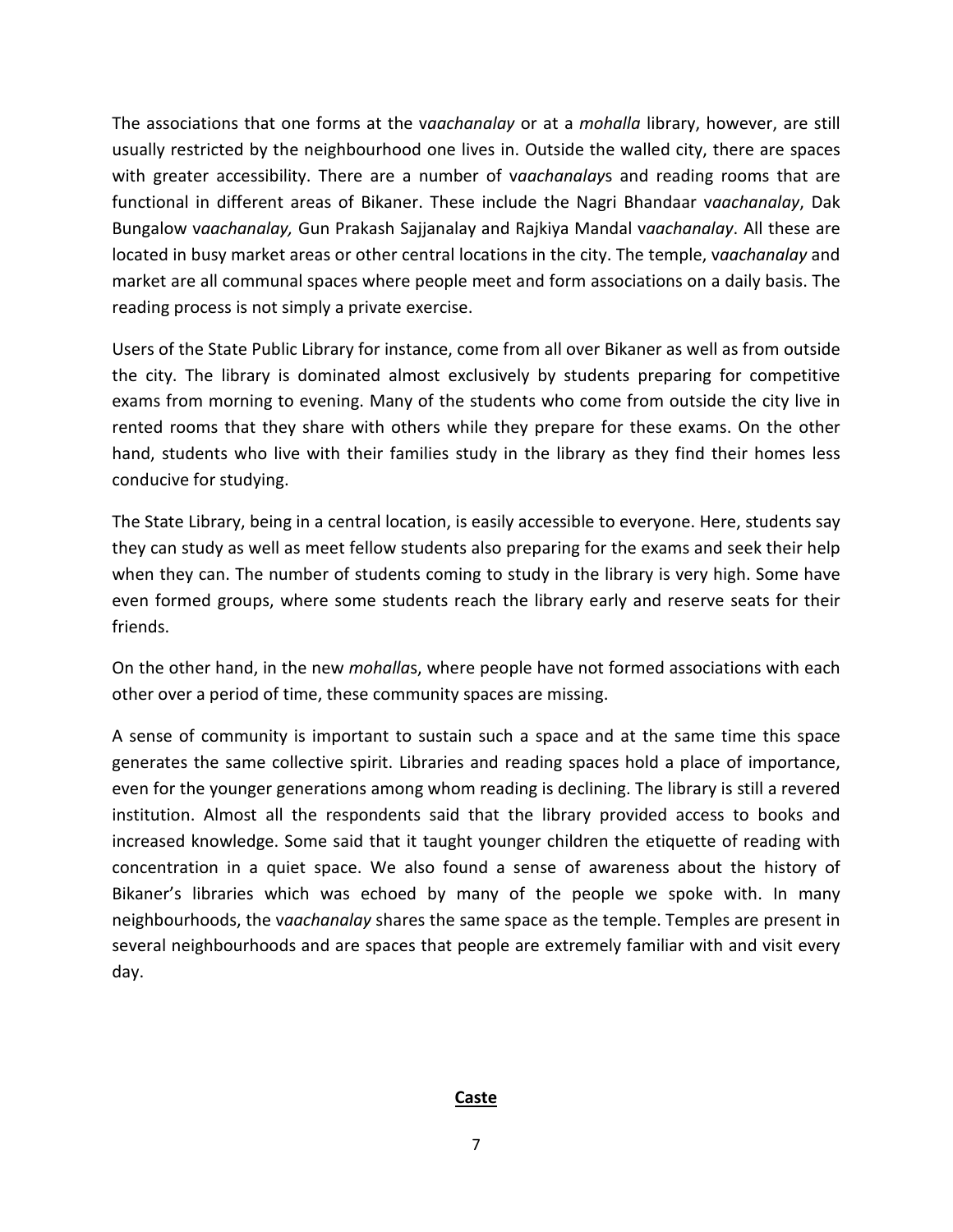The *mohalla*s in the walled city are usually named after the majority caste which resides here. The neighbourhoods are very old and most of the families have lived here for generations. Each neighbourhood usually has its own square or chowk, temple and, in some cases, v*aachanalay*s*.*  These v*aachanalay*s are a distinct feature of the city and some of them date back almost 60–70 years.

Looking at these spaces in different *mohallas* gave us the opportunity to study how the caste experience has shaped each one of them.

Two of the 'higher' caste neighbourhoods that we looked at were Acharyon ki Chowk and Swami Mohalla. In addition to a well-functioning v*aachanalay*, the main Ajit Foundation library is also located near Acharyon ki Chowk. Ajit Foundation has a well-established and well-known presence in the community, with a number of loyal users. The members of the library come from all over Bikaner, some of them from a considerable distance. They also seem to have a certain comfort level with the library. The space is used in many ways by the different members. For instance, girls from the neighbourhood organize a summer camp every year to teach the younger girls arts, craft and dance. Other groups have also been formed on the basis of common interests like a Music Club, Science Club and Mathematics Club. Users know the staff well and share a comfortable relationship with them.

Swami Mohalla, another 'high'-caste neighbourhood has a *mohalla* library. The library is being run by the same lady for eight years and is doing well. Lakshmi, the library's coordinator, mentioned the initial difficulties in setting up the library because the community was not comfortable with sending its daughters out of the house. The library established itself in the neighbourhood by organizing a variety of cultural activities which the community could participate in.

On the other hand, Choongaron Mohalla provides another interesting example. This *mohalla* is a Muslim neighbourhood which has almost 100 percent literacy. While there is a strong sense of community and the coordinator of the library shares a good relationship with the rest of the neighborhood, the library does not see many patrons. It is usually visited by children as older women say they have no time to read, while the men only read newspapers. In Bikaner, the Muslim community has not had the same history of libraries and reading spaces which offers some explanation as to why the library at Choongaron Mohalla has not fared as well.

The *mohalla* libraries are set people's houses, which make them a very informal and private space. The libraries that function well witness a certain level of familiarity and comfort between the staff and users. On the other hand, neighbouhoods like Gujaron ka Mohalla and Harijan Basti are not functioning as well.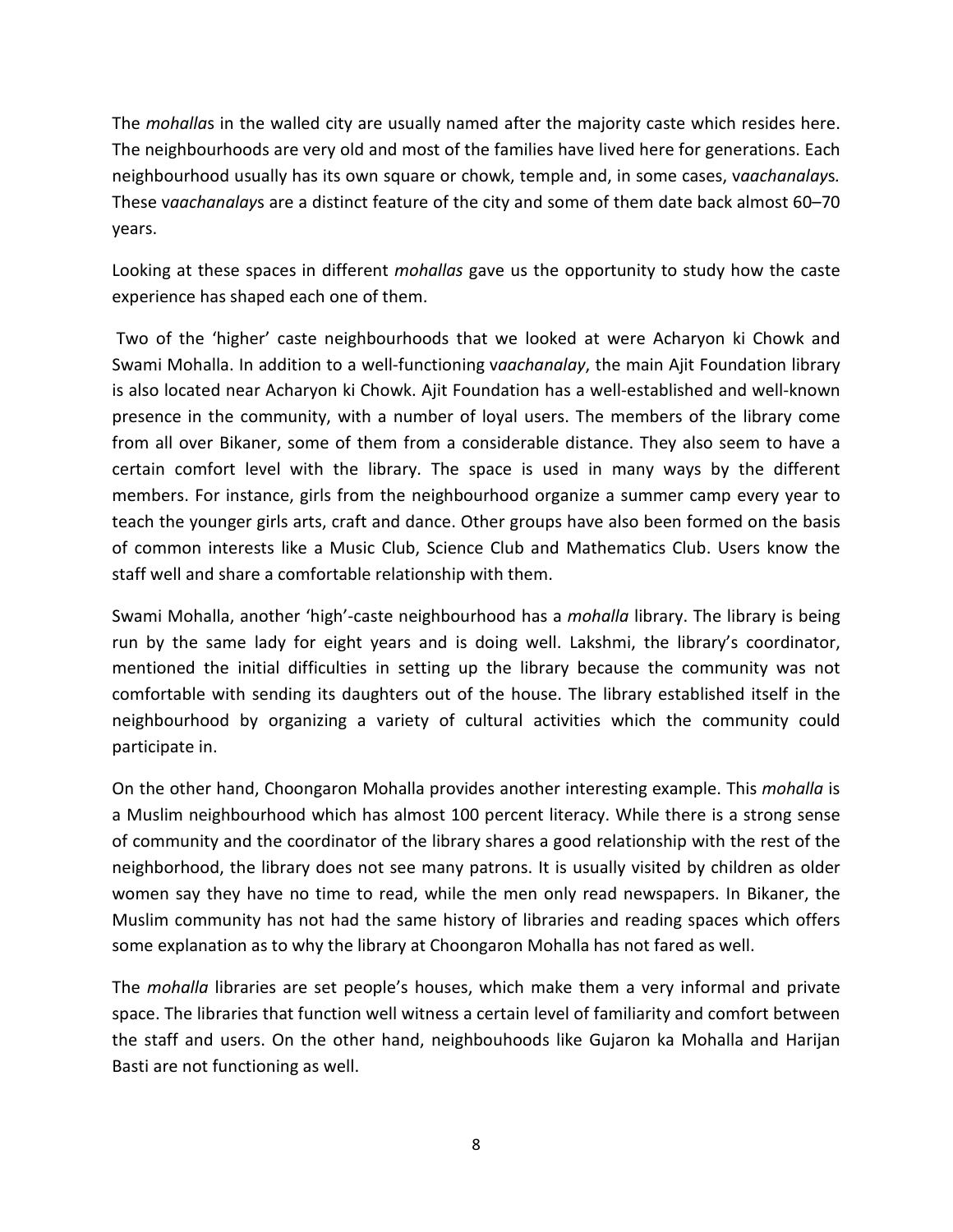Harijan Basti is located away from the other neighbourhoods at the very end of the walled city. The neighbourhood is scattered over a much larger area than is the case with others. Simply on the basis of what we saw of people's houses, the community here would fall in the lower to middle income brackets. However, literacy is very low especially among the older generations. Ajit Foundation has a *mohalla* library in Harijan Basti, which was started two years ago. It has had a change of coordinators thrice and does not seem to have established itself. Quite a few people had not heard of the library, when asked.

The library is currently run by a young collegiate who admitted that participation in the library was still quite low. Only children, the majority of them girls, come to the library to play games or take back magazines for their parents to read. Readers for our detailed interviews were difficult to find in Harijan Basti, and answers mostly emerged from interactions. The literacy level is still quite low in this neighbourhood, though children from the community are now studying further than before in school. There are not many occasions for the community to congregate except for panchayat meetings that take place near the temple area, but this is attended only by the men.

The performance of the library in Harijan Basti is tied to the development of this community in relation to others. Nand Kishore Acharya<sup>4</sup>, a well known writer and literary critic said that socially distance is still maintained with the Harijan community. They have not integrated into society as well. '*To baki mohallon mein ek prakaar ka vaataavaran banaa rahta hai, padhaailikhaai ka vaataavaran bhi hai, thodi bahut purani paramparai bhi hai. Kuch mohallon mein* v*aachanalay / pustakalay bhi thi lekin vo cheez in mohallon mein nahi thi. Aur kyunki un mohallo mein nahi thi, jitna prayatna kiya jana chahiye khul kar ke, vo nahi ho raha hai.*' [The other neighbourhoods had a particular environment of study and reading, as well as a sense of their traditions and history; however, these institutions were absent in this (Harijan) neighbourhood. Because of this, despite the best efforts, not enough is getting done here. ]

Sanjay, the coordinator, said that there have been great efforts to improve the participation of the community, including changing the coordinators often in the hope of seeing better results. He mentioned that the problem was that despite a significant improvement in their participation, they still, somehow, have not been able to integrate themselves with the rest of the society. He is still hopeful, saying that if they continue to come and participate in activities with other communities, their awareness would increase, and maybe help in reducing some of the social problems in their society.

<span id="page-8-0"></span> <sup>4</sup> Nand Kishore Acharya is a playwright, poet, writer and critic. He is the author of works like *Paagalghar* and *Kavita Mein Nahin Hai Jo* and currently resides in Hyderabad.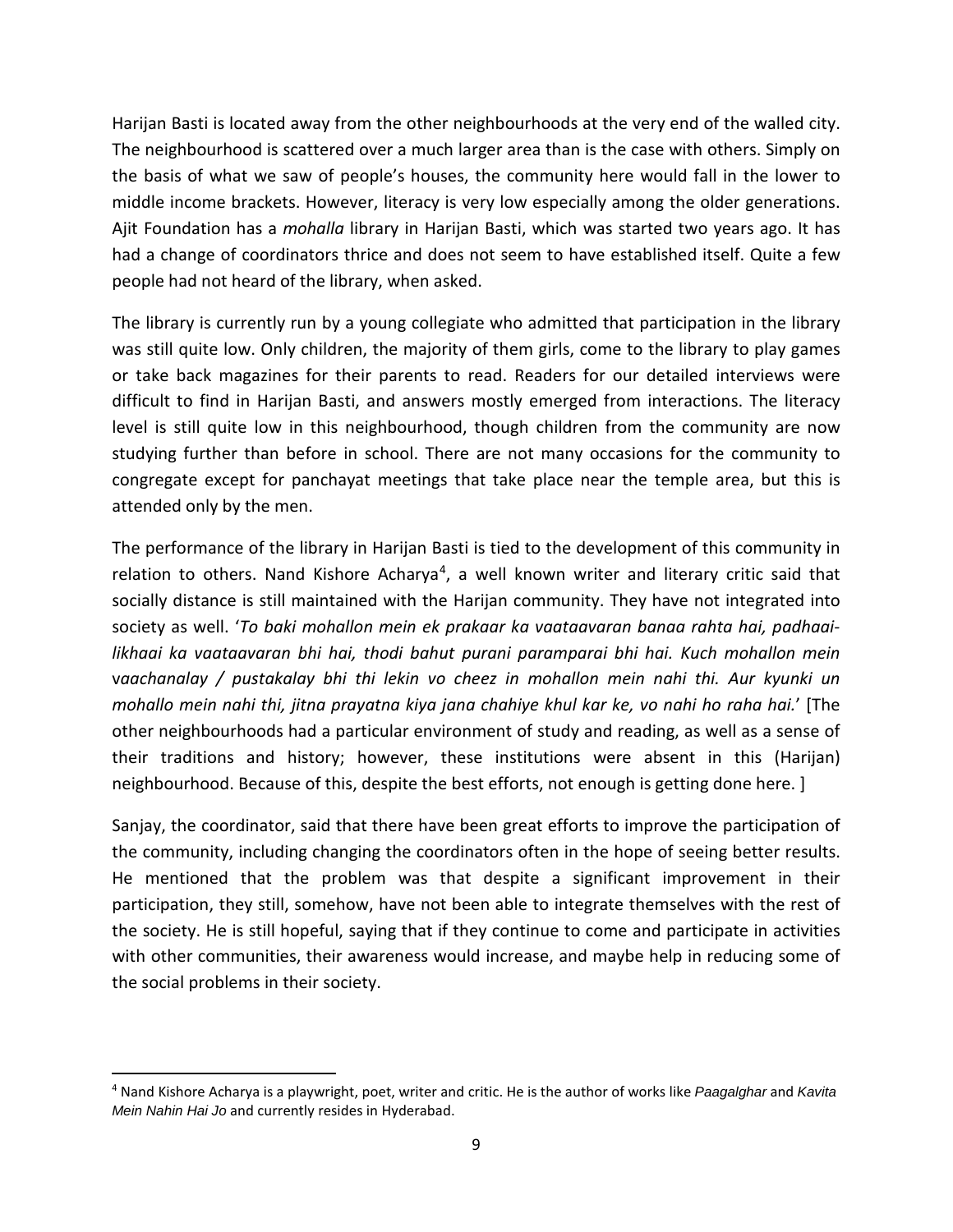Gujaron ka Mohalla presented another interesting case. Like Harijan Basti, there are no *vaachanalay*s here and literacy levels are very low. This neighbourhood is predominantly composed of Muslim Gujjars who are traditionally buffalo herders and men and women are both engaged in the profession. There are also a few Hindu families in the neighbourhood. The Ajit Foundation *mohalla* library is currently run by a middle-aged woman called Phulwati. Phulwati's family is from Uttar Pradesh and settled in Bikaner about ten years ago. By her own admission, she is very isolated from the Gujjar families whom she believes are very different from her 'own kind of people'. Speaking to the families in the neighbourhood, we found that no one knew about the library. They felt a disconnect with the idea of a library and thought that it had no place in their lives because their traditional occupation did not require them to read or write. They thought that education was only useful in so far as it helped them to earn a living. The few people who occasionally visited the library lived in its immediate vicinity and were from non-Gujjar families. The low attendance at the library is due to both low literacy levels and the lack of any interaction between those running the library and the community, other than formal business transactions (They supply milk to the community).

Bikaner also has colonies outside the walled city. These are much like the modern neighbourhoods found in other cities. There are no caste-based colonies in the new city, the houses are separated by boundary walls and are gated. One such neighbourhood is Murlidhar Vyas Colony (named after a politician, not caste group). The AF library here is run by the woman who also runs the neighbourhood aanganwadi. This model seems to be doing fairly well, as the children who come to the aanganwadi are given access to the library resources and activities. Admittedly v*aachanalay*s are a feature of the old city; however, it is difficult to see a model like that existing in a new colony. In the older neighbourhoods, caste provides a sense of community where relationships between its members have developed and strengthened over time.

Nand Kishore Acharya explains this by saying the new *mohalla*s do not have any well-knit community. Also, people in these new neighbouhoods are by and large well educated and earn well. They order books and magazines by post, buy it themselves or borrow them from college libraries. These types of neighbourhoods are, according to him, much like in the big cities where people don't know each other. Two very different structures of community exist within and outside the walled city. Communities that have lived together for a long period of time are traditionally more closely knit like the caste-based societies of the walled city. In these new neighbourhoods, while the caste identity has tried to be made invisible, no new institutions have been able to replace it. '*Vyakti ka vyakti ke saath judna mushkil ho gaya. Samuhik vyaktitva vikshat nahi hua jo unko ek doosre ke saath jod sakta hai. Yahaan walled city mein har mohalle ka apne vyaktitva hai, unka apna ek style hai – baithne ka, uthne ka, rahne ka ek architechture hai. To ye sab bahut mayne rakhti hai is tarha ke kaamon ke liye.'* (People find it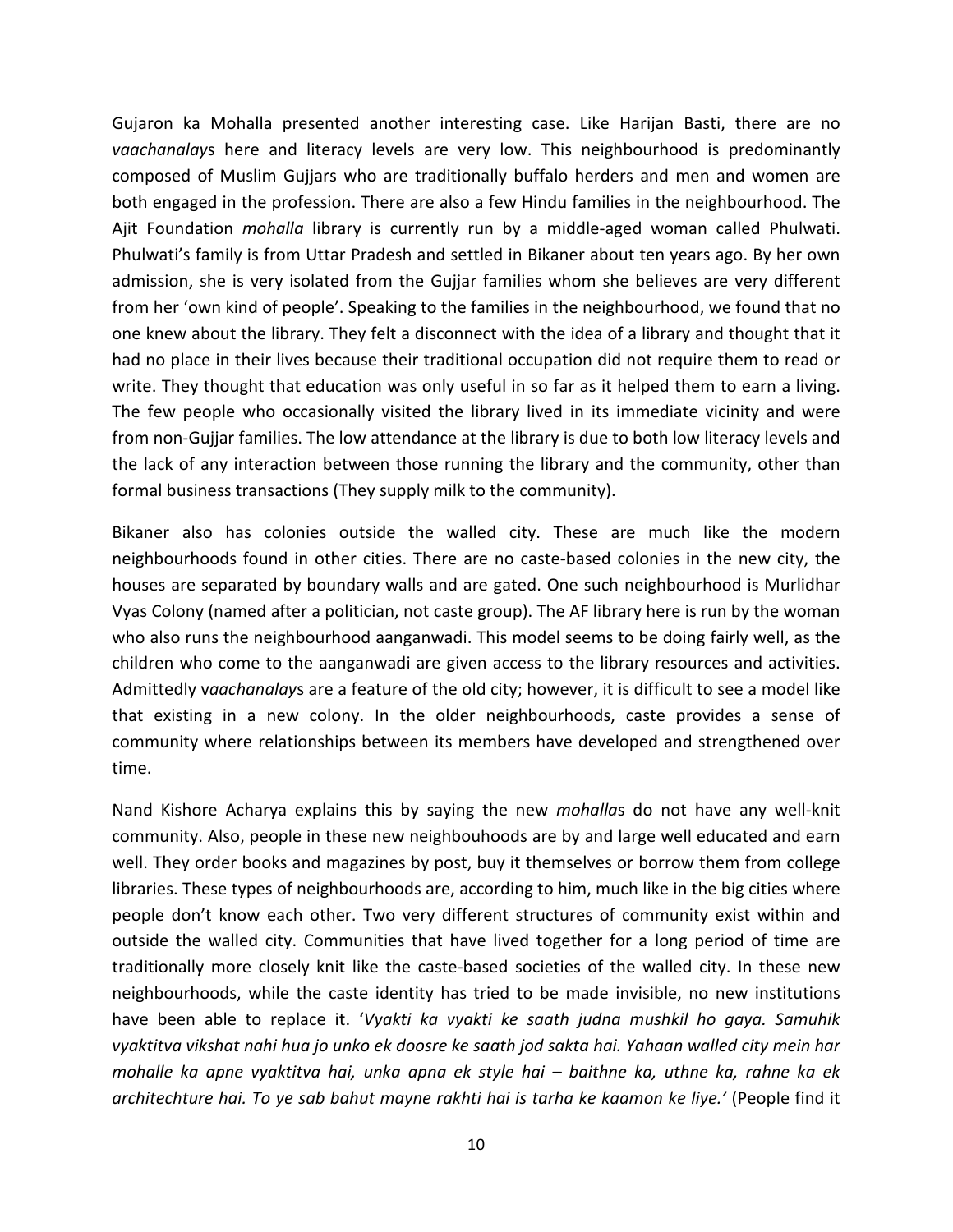more difficult to relate to each other in these neighbourhoods because they do not have a sense of collective identity, which can help them connect with one another. In the walled city, in every neighbouhood there is a sense of community; they have their own distinct ways of living, their own style, their own architecture. All these things matter and are very important for this setting up libraries and other collective spaces).

#### **Gender**

At Aacharyon ki Chowk, one of the busiest v*aachanalay*s in the walled city, the low entrance leading to the reading room is almost blocked by the large body of men which gathers by the evening, spilling on to the road. Women's access to the *pata*s around the city as well as to these reading rooms has been traditionally restricted. Men are reluctant to talk about the absence of women in these spaces. It is an absence that is taken for granted, and the residents of the old city take great pride in these v*aachanalay*s and the culture of discussion that flourishes here. A frequent reader of many years at Narsingh v*aachanalay* told us that people of different *mohallas*, castes and age groups visit the v*aachanalay* and sit and read here together. It is this image of diverse composition and shared space that is frequently invoked by the people of Bikaner. While the caste composition of these reading spaces is more complex and not immediately accessible, the absence of women is conspicuous. No space was envisaged for women when the v*aachanalay* was created, the caretaker of Narsingh V*aachanalay* at Lakhotiya Chowk told us. He added, however, that there were plans to launch an educational programme for students which would benefit women as well, wherein educational books (those relevant for competitive exams) would be rented out on a yearly basis at a nominal charge.

As one moves outside the walled city, one experiences a higher degree of anonymity which also manifests itself in its libraries and reading rooms. These too, have their own set of regular readers (those who've been coming here for nearly half their lives), friends and acquaintances. However, unlike those situated within the *mohalla*s, not all the faces are familiar. For instance, in the Nagri Bhandaar v*aachanalay* located near Kote Gate, which is predominantly frequented by men, it is not unusual to see young women studying for their exams during the evening, as well as children. A temple is located within the main reading hall where an *aarti* is held every morning and evening, attended by both men and women. Located in a busy market area, it offers a convenient stopover for people. The large complex also includes other facilities such as a separate toilet for women which facilitates easier access for them.

The State Public Library (also referred to as the State Library), one of the biggest libraries in Bikaner, offers a similar space. Outside the purview of family elders, for some women it offers a place where one can take a break from the responsibilities at home. The main hall is clearly dominated by young men studying for competitive examinations. The women are usually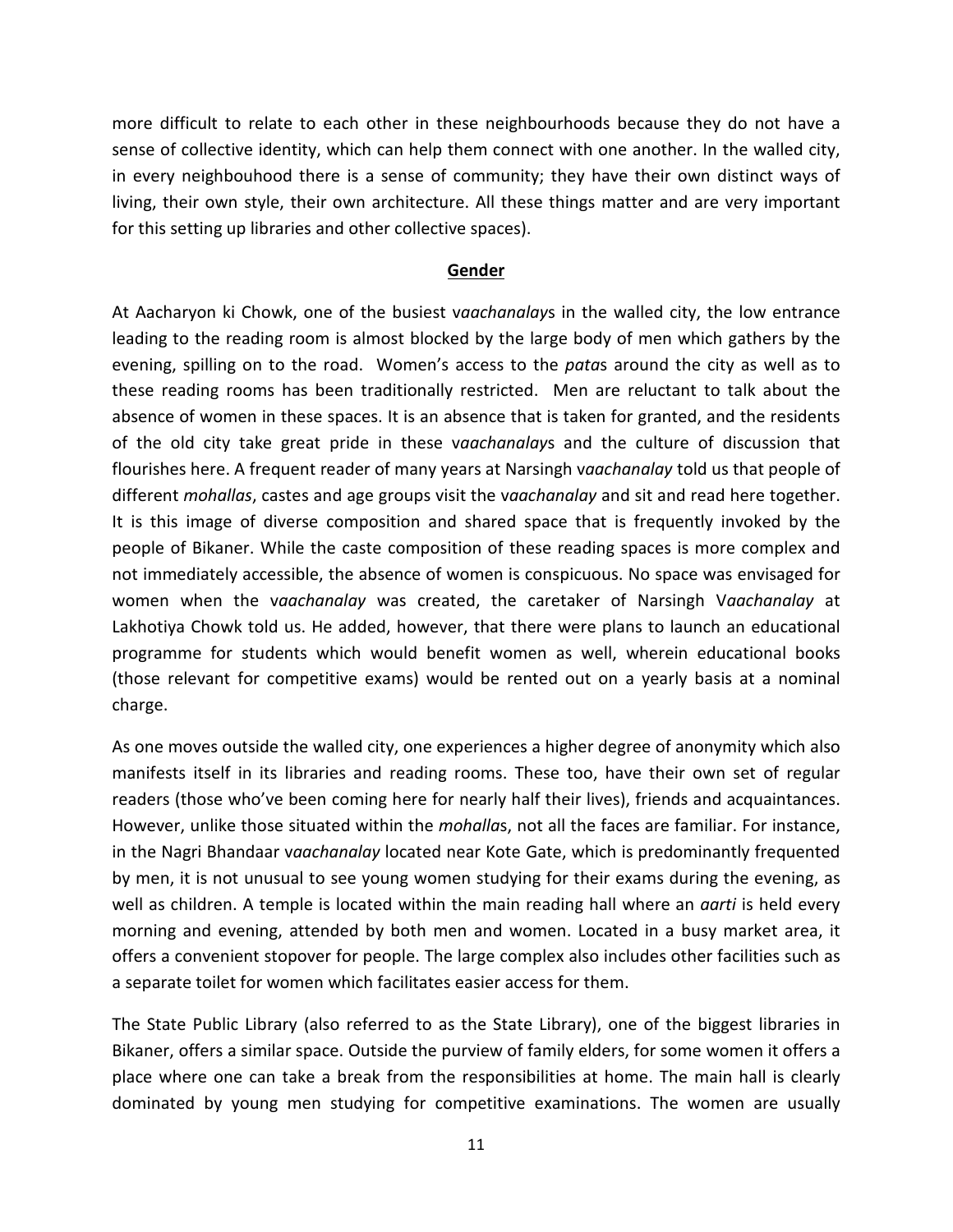seated in small groups towards the peripheries of the hall, studying and reading. They come in later in the day, post lunch hour, by which time they are free from housework. For older women this is also a time when they are free from other responsibilities as children are away at school. Women's association with the library is often short, and irregular. Anusha, one of the few women we met at the library, told us that she had made some friends at the State Library who had stopped coming after clearing their exams. Women do not spend long hours at the library and the number of married women coming there is very low. But for those who do, the library offers a quiet place away from the disturbances of home, chores, noise, house-guests.

However, there is also a sense of discomfort at being surrounded by so many men. Anusha voiced the need for a separate women's reading area. There was short period during which, due to the presence of certain married women in the library, the women were asked to sit in the smaller inner room beyond the main hall, but this had been discontinued once they'd stopped using the library. The gendered experience of the library needs to be studied alongside the history of the neighbourhood and the gendering of public spaces such as the neighbourhood *pata*s, described before. The library remains an institution which is traditionally occupied by men, even within the precincts of a government-sponsored institution like the State Library.

The Ajit Foundation libraries complicate this equation in more ways than one, playing a significant role in redefining the public library. Nine of their ten *mohalla* libraries are run by women as it is convenient to have a librarian who is at home for most part of the day. The women organize activities and events supported by the Foundation to draw more people to the library, especially women, and to bring people together through community events. Activities such as cooking lessons, *mehendi* and art and craft draw more women to the libraries. Family members tend to think positively about the time women spend at libraries when they are engaged in what they think of as productive and cost-effective work; for instance through lessons in tie and dye. This helps to create an environment favourable for their regular association with the library and erases the fear of censure. The workshops and activities fail to engage men in the same way and the boys often complain that all the activities are 'women's activities'. Some of the *mohalla* libraries are run by local aanganwadi workers. These libraries are assured of a regular flow of readers as a result of the network of communication between the aanganwadi worker and other women in the community.

In the *mohalla* libraries, one rarely sees any men in the library area. In those that are functioning well, the men of the household are either away or in another corner of the house during library hours. Younger men and students often borrow books during the holiday season. However, actual time spent at the library is very little. The participation of married and middleaged men in the *mohalla* libraries is negligible. Books and magazines are sometimes handed to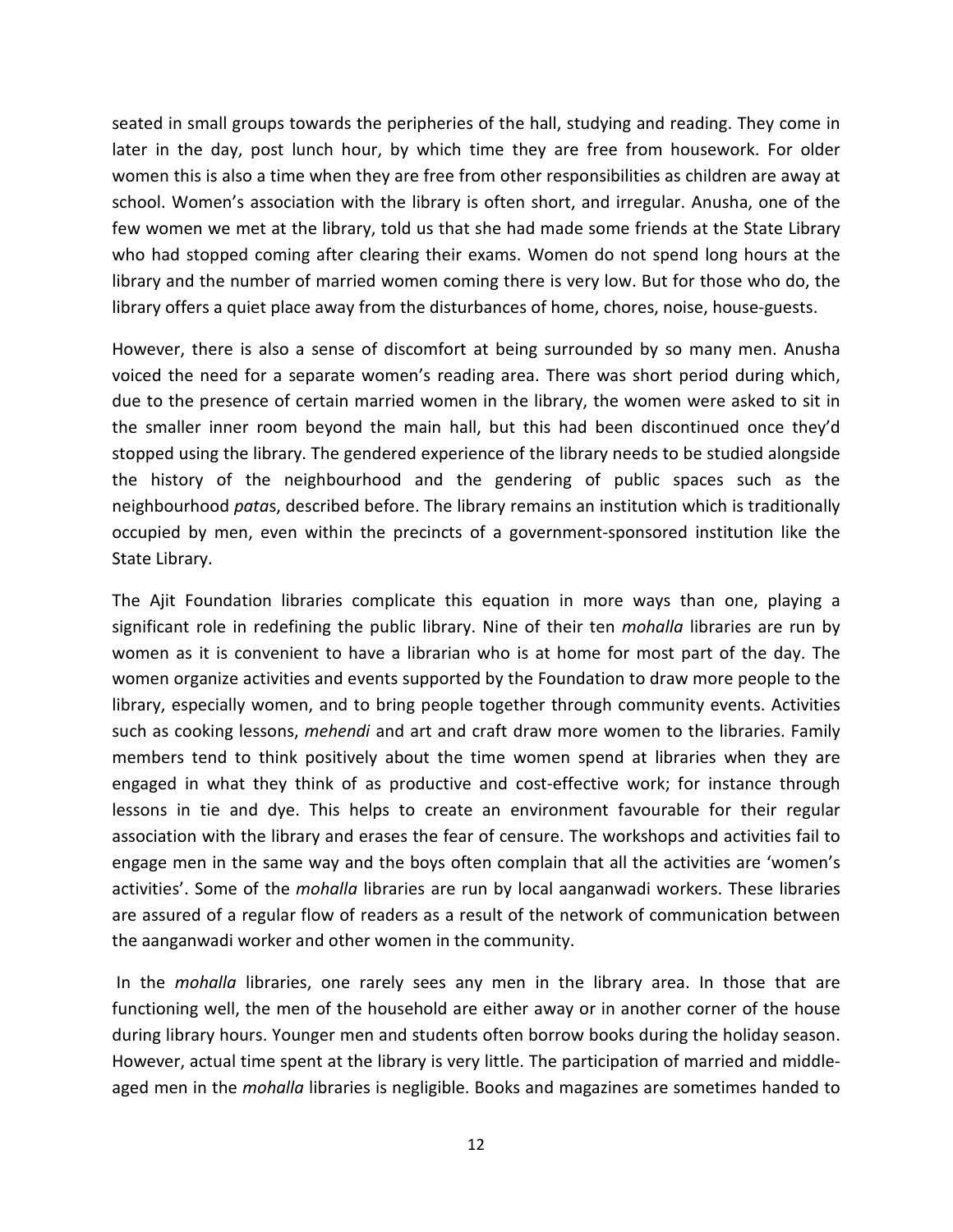them through a third person; a child or a family member. The *mohalla* libraries, then, are places where women can meet and socialise with other women away from the critical gaze of family and other community members. The librarian at Swami Mohalla spoke to us about the shift from the *tanga* to the present *mohalla* library. The *tanga* used to stop at the temple area which was dominated by men and elders. Women were uncomfortable to go to this space and the introduction of the *mohalla* library helped to ease some of this tension.

However, one must also mention the Chowkhuti Mohalla library as being the only one run by a man. The library at Chowkhuti Mohalla is built alongside a small school. It is run by a man who is also the owner and principal of the school. It serves as an example of the importance of the social position of the library coordinator in the shaping of the space. Run by a male school teacher, it is frequented primarily by children and is markedly different from the *mohalla* libraries described earlier wherein the library space becomes a space for women.

The women become friends through their association with the library and form bonds that extend beyond the library space. Most popular among women are magazines such as *Grihashobha* and *Meri Saheli*, which they discuss widely among themselves. These contain information that the women can connect with their everyday lives. At one *mohalla*, we were told that when the library first began they would find that certain pages of the magazines were torn off for their content. This has considerably reduced over time. Women share with each other ideas, recipes and information of various kinds that finds its way to other women who are unable to visit the library. In one library, we found on that certain days the library becomes a point of congregation for extended family and friends. While the children played games and read books, the women cooked together and talked with each other. One cannot go so far as to draw a parallel between the *mohalla* libraries and the male-dominated reading rooms of Bikaner, the former being a recent and novel phenomena in Bikaner's history of reading. However, there is an attempt to carve an alternative female space, a process which goes beyond the organization's own goals to promote reading among women. The library as a collective reading space, has embraced other forms of collectivity. Social reading, a practice that is not widespread among women, takes place alongside other activities such as art and cookery. To look at the library primarily as a reading space would mistake its relevance for the community.

The Swami Mohalla library is regarded as one of the best functioning *mohalla* libraries. While this can be partly attributed to the enthusiasm and social standing of the librarian, it is also rooted in the particular history of the *mohalla* or the neighbourhood. The attitude towards women's education in Swami Mohalla has been favourable in recent times. Some of the children we met in the library had studied much more than their parents. They spoke freely about their likes and dislikes, hobbies and plans for the future. Others mentioned that their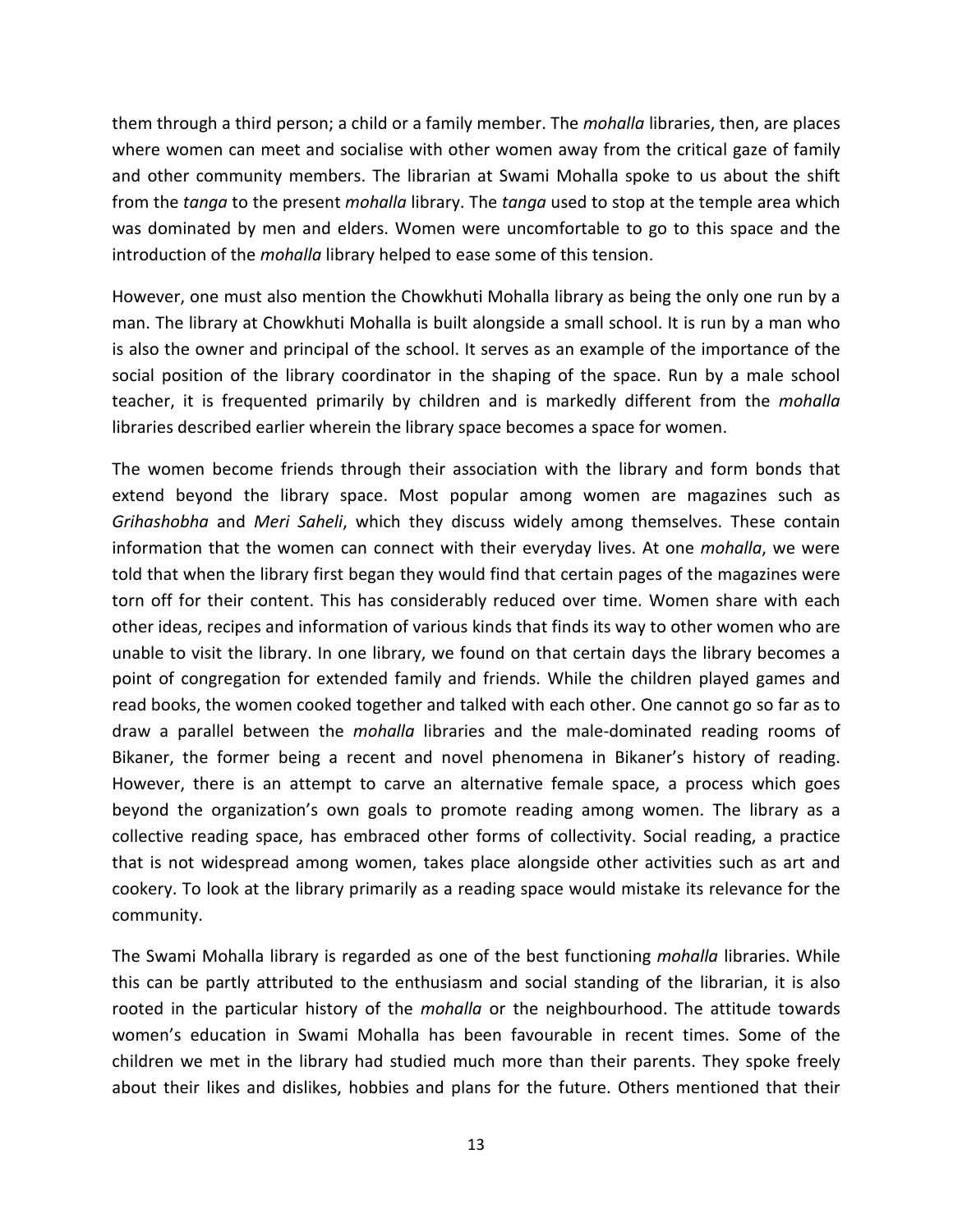mothers were teachers. We learnt that it was not unusual for women to pursue higher education; sometimes they would enroll for a college education even after marriage.

Chungran Mohalla, a Muslim-dominated *mohalla*, is known for its inordinately high literacy among women. It is particularly high as compared to other Muslim localities, as well as in relation to the rest of the walled city. Sakina Begum, an old resident of this *mohalla*, holds an important place in this legacy as a pioneer for both women and the Muslim community. She was the first woman to go to school, a step that was met with much resistance from the community. She later went on to become the first woman teacher at the local Lady Elgin's College. Gradually the situation began to change. Today the working woman in Chungran *mohalla* is typically a teacher. Around 70 per cent of the women in the neighbourhood work as teachers in the local schools, a figure that far exceeds the percentage of men. It was Sakina Begum who, through her association with Ajit Foundation, urged her grand niece, also a teacher, to run the *mohalla* library. Favourable literacy rates do not however necessarily translate in to strong reading habits. While the library in this neighbourhood is a wellrecognized place, the women we spoke to told us they had no time to read. In this neighbourhood the women are busier than the men, said one woman teacher. Reading here is an activity full of interruptions and does not involve much more than the morning newspaper or at best a few pages of a magazine.

#### **READING CULTURE**

There is a parallel narrative which strongly recognizes the decline of the institution of neighbourhood libraries and the lack of interest in reading among the youth of Bikaner. People recalled that there were reading rooms in several *mohalla*s and small libraries were a common feature with books for both adults and children.

Large personal collections are common among the older generation. A library attendant at one of the bigger v*aachanalay*s said that although books had become very expensive, he continued to buy and add to his collection. His most recent purchase was a volume of the Mahabharat. Also popular among the older readers at the library were Chekhov, Dostoevsky and other classical literature as well as contemporary Hindi literature. These personal collections were often opened to residents of the *mohalla*, a practice that is not as widespread now. Nand Kishore Acharya told us about how the terrace of his uncle's house was made into a library, where he and his friends would sit and discuss poetry and other matters.

The decline of the library in Bikaner can be seen in relation to a larger trend, one that encompasses a wider area and scale. We shall restrict ourselves to the ways by which this change is perceived and understood by the people of Bikaner in relation to their own lives.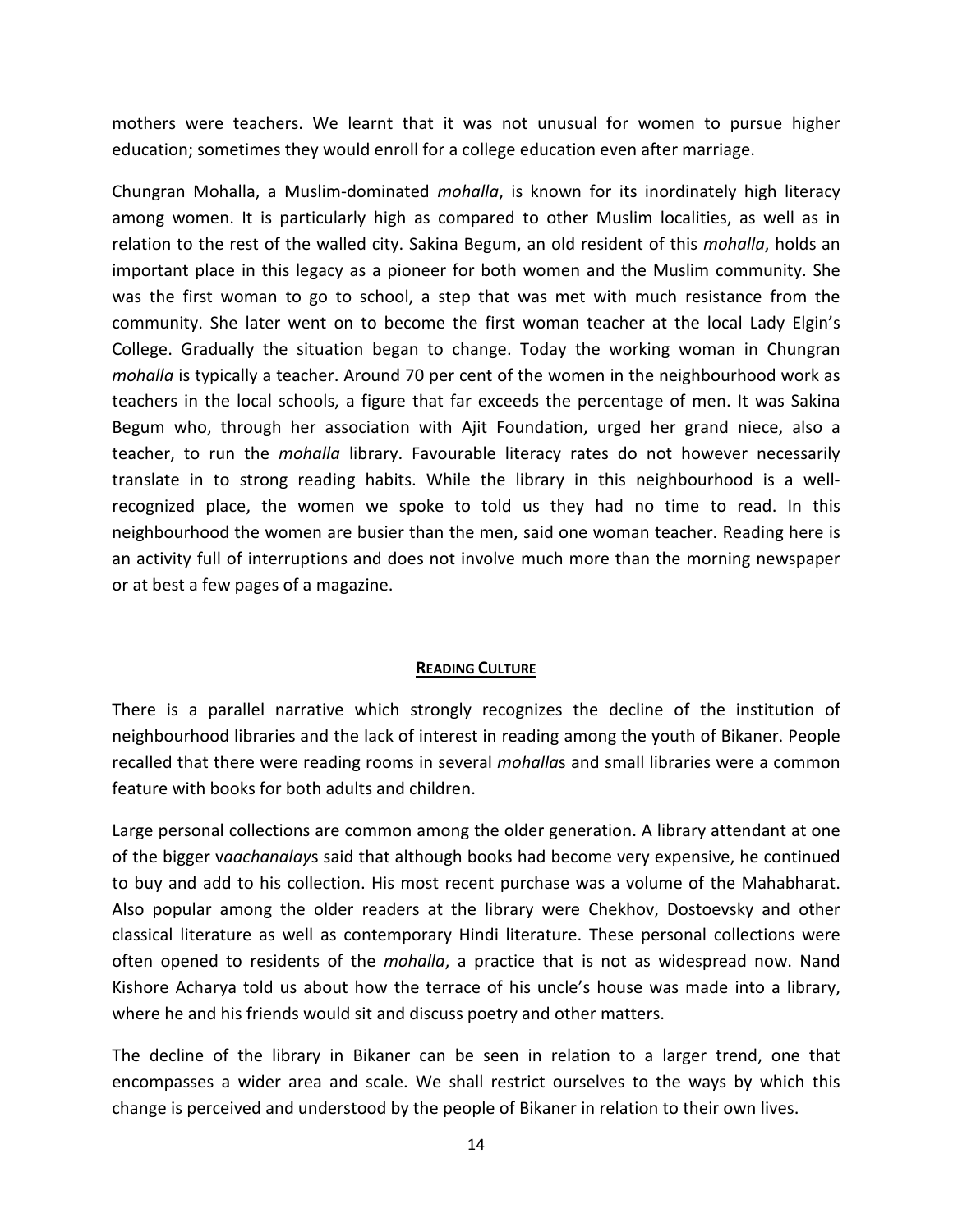An immediate response to the question of decline is the advent of the television. As the TV finds its way into a large section of the houses in the city, it shifts attention away from reading, both as an individual and a collective activity. Many people recalled buying children's magazines and comics during their childhood in the absence of a library, often pooling in money within a circle of friends and circulating the reading material. It was a popular source of entertainment among children. Now however there are competing mediums that vie for their attention. We were surprised to see that the children's section of the state library had a television. The librarian sometimes used it as an incentive, telling the children they could watch TV after reading for a while. The television has also been seen as detraction from the pata culture, that some say has not retained the same vigour. The television has drawn people back in to their homes, and provided a strong alternative to more traditional and communal sources of recreation. Interest in reading among one generation in the family has not ensured that subsequent generations retain that interest.

In Bikaner, we saw that magazines are commonly read both at home as well as in the libraries we visited. The most popular among these is *Meri Saheli*, which read copiously by women in all the *mohalla*s and libraries we visited. *Meri Saheli* is one of India's highest selling women's magazine. We also met men and school-going children who read it in their free time. The women told us it appealed to them because it contained information they could apply to their daily lives. It has sections on beauty, interiors, fashion, fiction, health, relationships, food and entertainment. The women told us they enjoyed the "tips" for interior decoration, enjoyed sharing recipes and reading about film stars. One reader said she likes everything about the magazine except for the way in which people shared their personal and sexual relationships with readers. Her friend was quick to add that sex was acceptable if informative and in the context of sexual- health, but not if it was salacious.

Today's youth in Bikaner, those studying in senior school as well as in college, are very career oriented. There is a growing desire to learn about the opportunities available to them and all that is happening around the world. Some among the older generation feel that this desire is opportunistic as the youth today restrict themselves to the kind of reading which helps in securing good jobs. There is little time left for this section of people for any kind of broader reading. For instance, most popular among the youth in the *mohalla* libraries as well as in the State Library and reading rooms is *Pratiyogita Darpan*, a magazine designed to help those preparing for government service competitive exams, complete with application dates and other useful information. One of our respondents spoke about how today a culture of "how to get things done" prevails. The focus rests on securing certain conveniences and on how to get them as soon as possible, under any circumstance.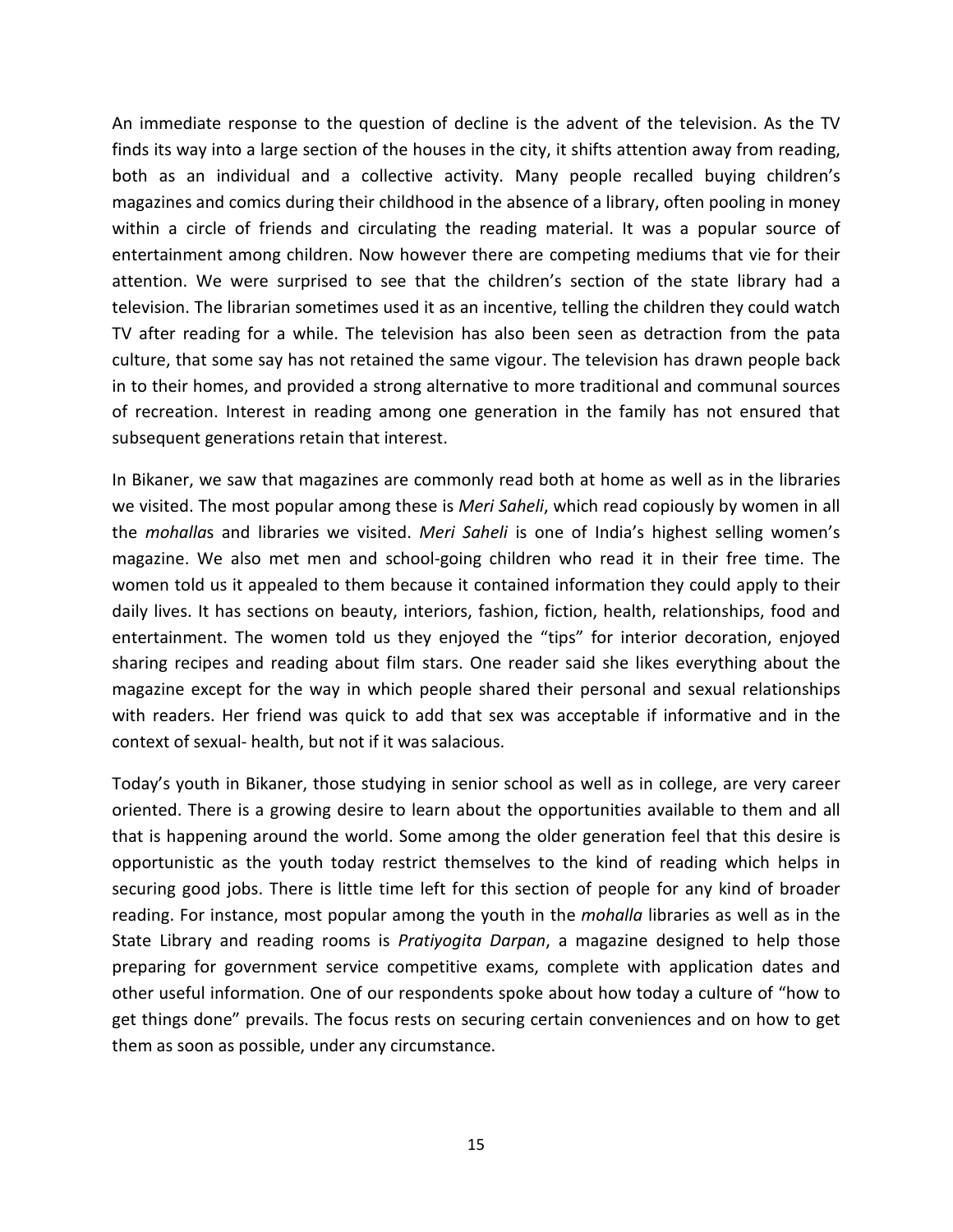The seats in the State Library are dominated by people studying long hours for competitive exams. Although there are books covering a wide range of subjects, most students read only those pertaining to their studies. There are a limited number of people who also read from the library's catalogues. They are mostly older people and not students. We found from the library records that Hindi fiction is the most popular genre among this group of people. Also popular among some students are books and authors they read during their school or college years as a part of their curriculum, two prominent ones being Premchand and Shakespeare. Books related to Indian social and political history (also useful for competitive exams) are also read in addition to textbooks.

We spent many hours at the Ajit Foundation library in Sevgaon at different times of the day in the library and found that it has a greater variety of users. At most times of the day, one can find at least a couple of students studying together. The library is also used by young women, some of them teachers and others college students. The number of married women using the library is very low. These women are registered members who borrow books for themselves as well as for their children. Arunima Soni is one such regular reader we spoke to, who visits the library 3–4 times in a month and also borrows books. Reading is an activity the entire family engages in. She and her husband discuss books with each other and also encourage their children to read. She enjoys reading Rajasthani folklore, history and autobiographies. Maharani Gayatri Devi's autobiography is one of her favourite books. She said as she belongs to Jaipur, she feels a personal connection with the ruler. Ajit Foundation has a group of loyal readers who continue to find time for these libraries. Some of them have been associated with them since their childhood unto adulthood. The library also draws a retinue of children between the ages of 8–15 who come regularly during their school holidays. These include children who live next door as well some who come from 3-4 km away. Here too we found Hindi fiction to be most popular among the books issued out to the members.

Two of the Ajit foundation libraries are attached to local schools. At Chowkhuti Mohalla, the library has a sizeable readership because students from the *Mohalla School* as well as other schools in the vicinity visit the library regularly. The coordinator of the library, who is also the principal of the school, thinks the books available at the library could act as a supplement to the children's course books. He also feels that children who read books find it easier to grasp ideas and concepts at school and one can see the difference once a child starts using the library. Free classes during school hours are converted into library time for the children. With regard to the provisions in the new Right to Education law which calls for inclusion of a library in every school, he commented about the poor state of education in Bikaner and said that people found and took advantage of the loopholes in the law. Although we weren't able to visit any schools in Bikaner because they were closed for the summer, we learnt that with a few exceptions, most government and private schools did not have a well functioning library system. In the few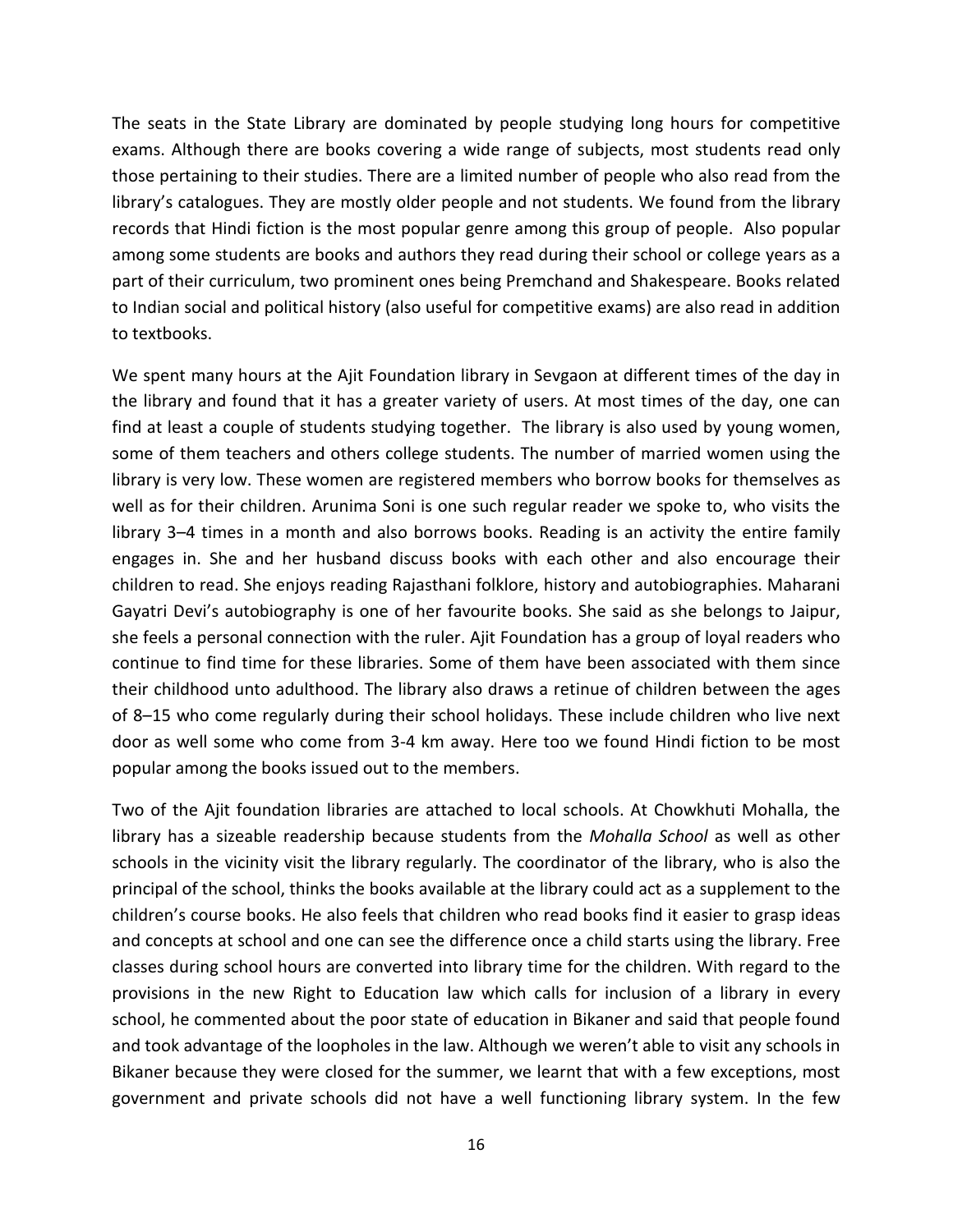schools that did have a library, the collection was meagre, unavailable or difficult to access for students because of lack of time.

We asked all our respondents about the impact of the library in their lives. Jaya, who lives near the main AF library, said that if the library hadn't been in the neighbourhood, one would have definitely felt a lack of some sort. Raja said, "*Ye soch ka dayra badh gaya hai. Pehle ek limited soch thi ki kaam dhanda karna hai, paisa kamana hai aur khaana khaana hai. Isse zyaada nahi. Maansik taur pe badlaav aayi hai, jinko hum zyaada zubaani taur se nahi keh sakte, lekin samajh bahut zyaada viksit hui hai isse."* (The scope of my thinking has increased. Earlier, I had a limited way of thinking; that is, I have to work, earn money and eat; nothing more than that. Now, there is a change in the way I thinks. I can't explain this fully, but my understanding of the world has developed a lot.) Shabana Bano, a librarian said, "*Soch badli hai. Dakhiyano si soch hoti thi; purani prathayen aur parampara se ghar mein khul ke bol sakte hain. Jab zamana aage nikal gaya hai, aap kahaan abhi tak yahaan beithey ho. Ghar mein thoda bahut virodh kar sakte hain."* (It changes the way one thinks. You begin to question traditional ways of life and can put up some resistance at home as well. When the world has moved ahead, how can we continue to remain where we are?) People's responses varied in degree to the importance they placed on the institution of the library in their everyday lives. When asked about the relevance of the library, U.C. Kochchar<sup>[5](#page-16-0)</sup> said that though the library undoubtedly plays a role in creating change, he didn't agree with those who thought a library or access to books would revolutionize a whole society or make women self-reliant and confident. One needs resolution and the desire to leave behind tradition for ambition. The library is not going to change their lives.

The decline of the library is also attributed to the present school system. People spoke about the big bags children carried to school, the load of homework, the pressure of passing and doing well in their exams and the cutting down of the summer holidays. Everyone above approximately 30 years, whom we spoke to, agreed that as children they had more time to play and read. The number of users of the Ajit Foundation libraries is high during holiday seasons and significantly lower when schools are open. The relationship between schools and the library has been tapped upon by the Foundation. It conducts presentations and meetings with local schools to encourage children to use libraries.

The decline of public libraries and reading can also be connected to the disappearance of the close-knit community. On introducing ourselves to the people we interviewed, we were frequently asked about our lives in Delhi. They described the fast pace of the city, and expressed surprise and dismay at the lack of contact between neighbours, the decline of family values, the drive for acquisition of wealth and the consequent lack of time, in contrast to their own lives. For a large section of people in the old city, reading is a community-based activity,

<span id="page-16-0"></span><sup>&</sup>lt;sup>5</sup> U.C Kochchar is a social worker, advocate and writer. He also runs a heritage hotel.